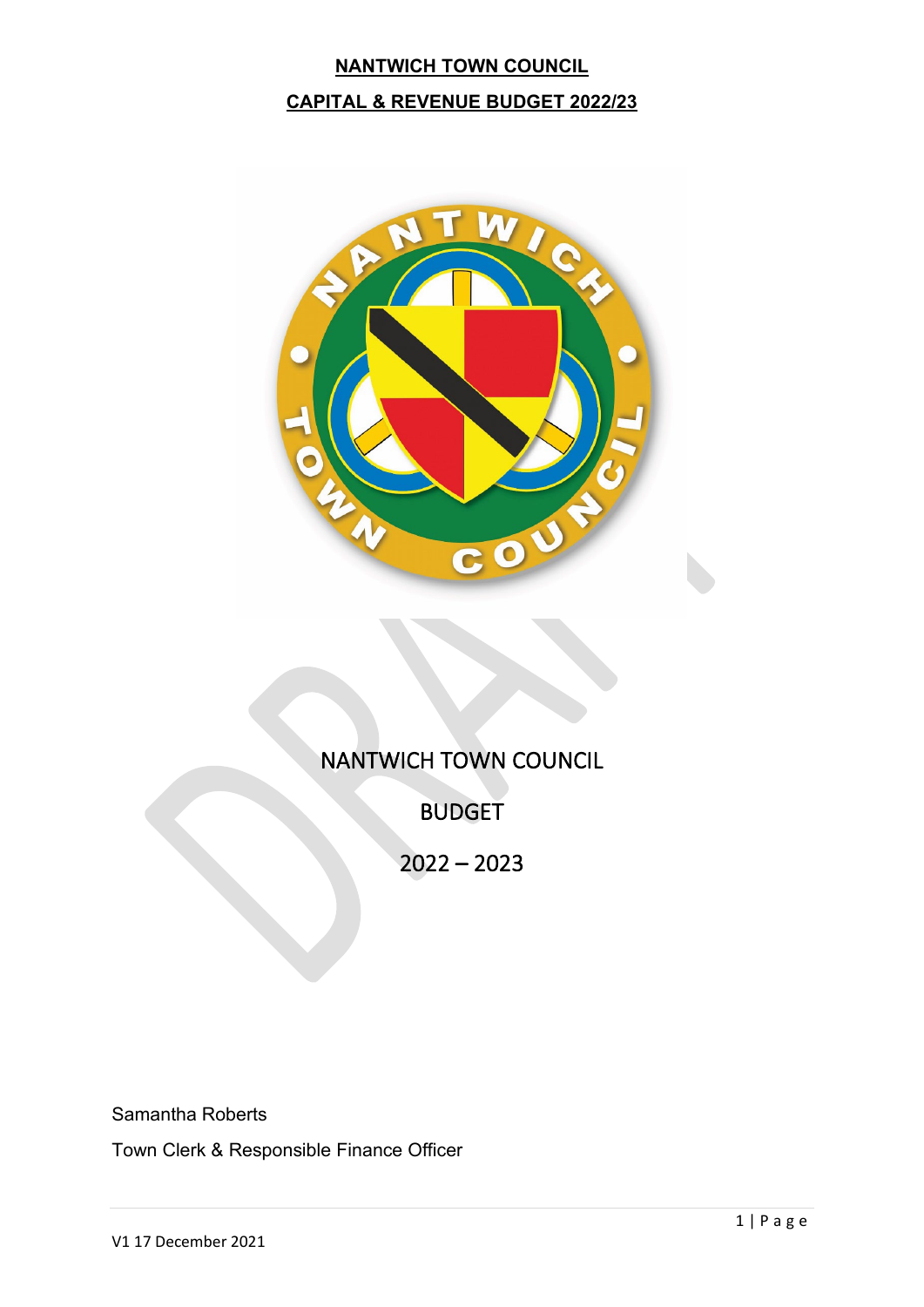# **CAPITAL & REVENUE BUDGET 2022/23**

| Page      | <b>Content</b>                                                           |
|-----------|--------------------------------------------------------------------------|
| $3-5$     | Budget Process 2022/23                                                   |
| 6         | Overview                                                                 |
| $7 - 8$   | Nantwich Capital and Revenue Programme                                   |
| 9         | Central Government Policies impacting on Nantwich<br><b>Town Council</b> |
| 10        | <b>Budget Timetable</b>                                                  |
| $11 - 12$ | <b>Council Tax Base detail</b>                                           |
| $13 - 15$ | <b>Financial Stability, Income and Council Reserves</b>                  |
| $16 - 15$ | <b>VAT</b>                                                               |
| 16        | <b>Town Council Service Budget</b>                                       |
| 17        | <b>Budget Decrease summarised</b>                                        |
| 18        | Appendices                                                               |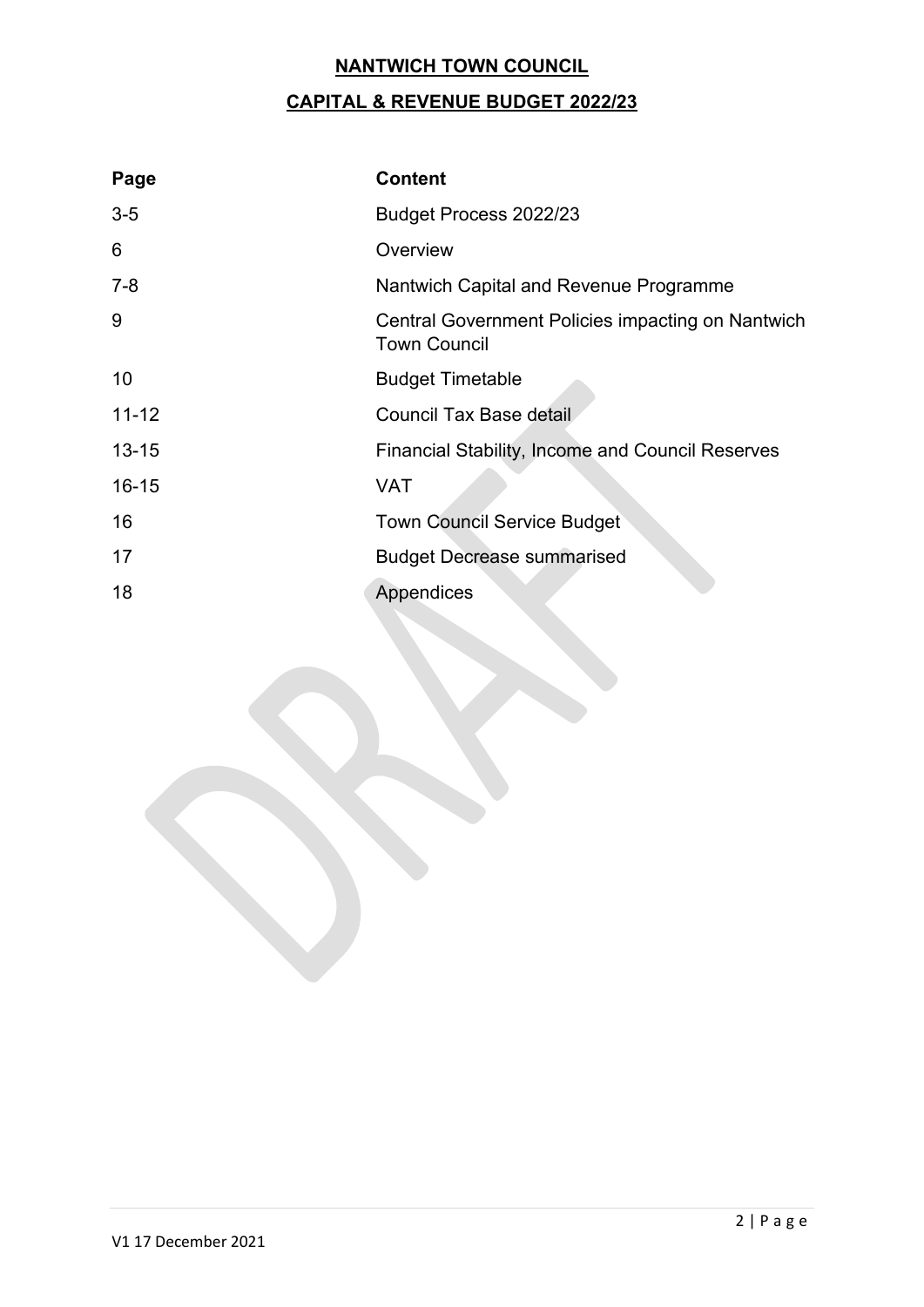#### **CAPITAL & REVENUE BUDGET 2022/23**

#### **2022/23 BUDGET PROCESS AND CAPITAL AND REVENUE PROGRAM**

Following concerns expressed by members of the public relating to the setting of the 2021/22 budget the Town Council approved amendments to the budget setting process for 2022/23.

The additional processes introduced for 2022/23 included:

- Member budget workshops carried out through July and August 2021 (five in total);
- The introduction of forward planning budgets and evolving budget processes;
- Consultation with all residents on the draft budget, with each household receiving a consultation leaflet through the door.

The 2022/23 budget has also been subject to consultation and scrutiny by the Finance Committee at its meetings on 23<sup>rd</sup> September 2021, 11<sup>th</sup> October 2021 and 25<sup>th</sup> November 2021 with recommendations to Full Council on 9th December 2021.

During 2021 the Town Council also reviewed its planned maintenance programme for both future capital and revenue expenditure. The planned maintenance programme is a 5-year plan to aid in the budget planning process.

#### Extract from minutes (Finance Committee 23rd September 2021):

The Town Clerk asked members to consider the previously circulated draft budget which had been prepared by the Clerk and members through budget workshops. The Clerk went on to advise members that in their decision making they would also need to consider the planned maintenance programme and also the delivery of the Corporate Strategic Plan.

The Clerk also presented to members a leaflet to be produced for residents to consult on the budget and detailing where the precept goes.

Members discussed the draft budget and felt it important that the majority of the Finance Committee should be involved in the process and decision making.

#### **Resolved:** It was resolved:

- a) That an additional Finance Committee would be held W/C 11<sup>th</sup> October to discuss this item alone and in more detail.
- b) The Town Clerk to update predicted income for Civic Shows for 2022/23

#### Extract from minutes (Finance Committee 11<sup>th</sup> October 2021):

The Town Clerk asked members to consider the previously circulated draft budget which had been prepared by the Clerk and members through budget workshops. There had also been amendments made to the draft budget and the draft planned maintenance programme following the last meeting of the Finance Committee on 23<sup>rd</sup> September.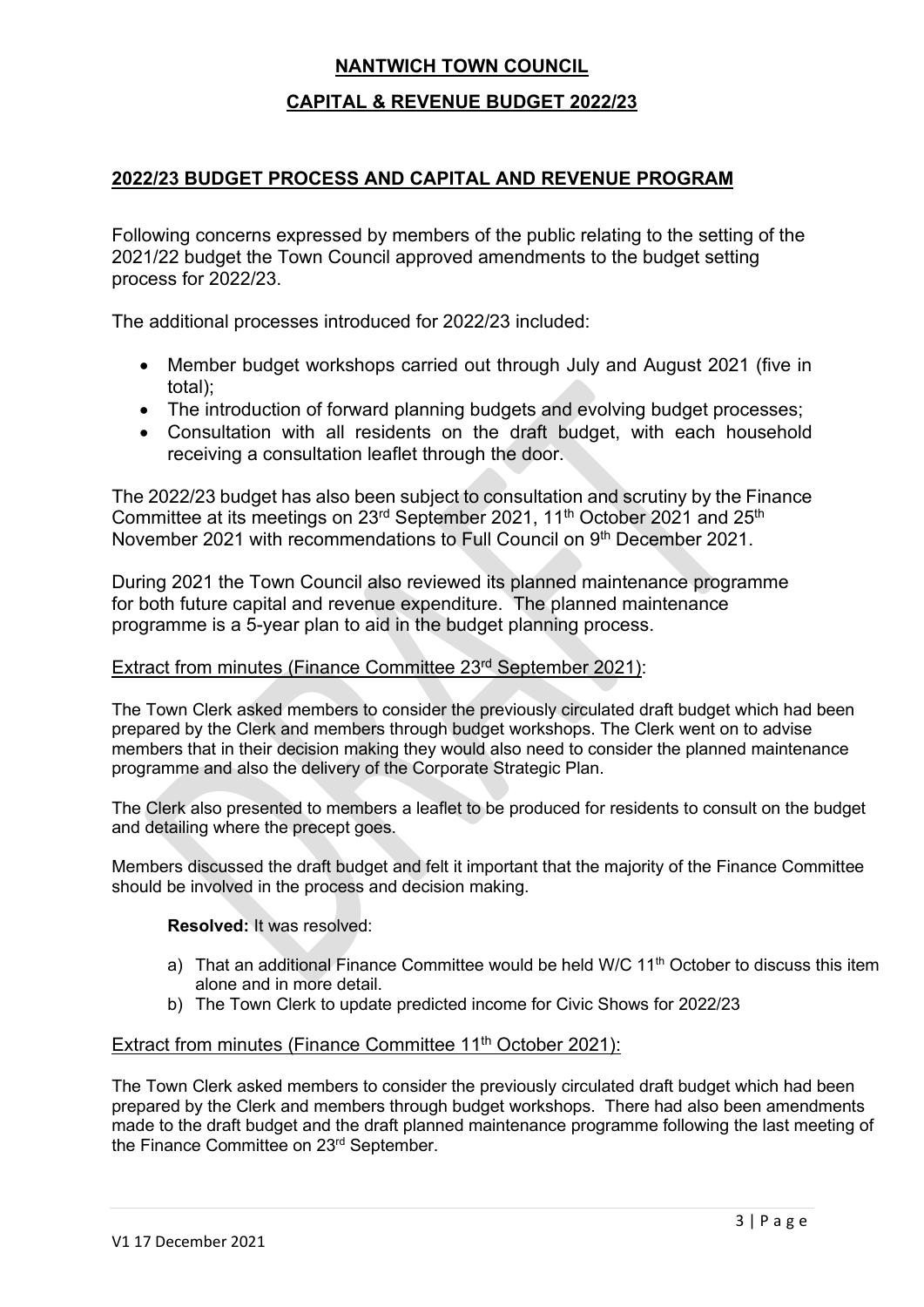### **CAPITAL & REVENUE BUDGET 2022/23**

Members reviewed the amendments the Clerk had made since the last meeting and agreed that they reflected the discussion by members. The Clerk advised that despite the amendments to the budget and planned maintenance programme Council would still need to determine what level of Capital Revenue Reserves should be used to meet the needs of the planned maintenance programme and re-prioritise further the planned maintenance commitments for 2022. Following discussion all members agreed to the following amendments:

- Incorporate the cost of new notice boards within the marketing budget for 2022, saving £5,000;
- Reduce the commitment into ear marked reserves for addressing the carbon footprint from £10,000 to £5,000;
- Reduce funding for Brookfield Allotment drainage issues to £10,000 to cover legal advice;
- Reduce funding for Welshman's Lane Allotments drainage issuesto £30,000 with a view to seek support from the local developers;

In addition, members agreed to reduce the existing ear marked reserves for allotment tree felling from £20,000 to £10,000. Members agreed to recommend the above amendments to Council which would result in additional ear marked reserves for 2022 as follows:

- Market Hall repointing of wall £5,000
- Energy Efficiency improvements £5,000
- IT hardware £4,000

It would also result in the following costs being funded from Capital Revenue Reserves:

- Market Hall window sill lintel repairs £2,500
- Brookfield Allotment draining £10,000
- Welshman's Lane allotment drainage £30,000
- Snowhill toilet investment £75,000

Members then discussed the impact on the above recommendations on the precept requirements. Councillor Marren proposed a reduced precept of 10% which he believed would protect the general reserves but also meet the needs of the budget and planned maintenance works.

**Resolved:** It was resolved:

- c) That a reduced precept of 10% be recommended for approval by Full Council subject to consultation responses;
- d) That the Clerk would now send out a consultation leaflet to residents detailing the draft budget as recommended by the Finance Committee;
- e) That the draft budget would then be considered by Full Council following consultation with residents.

#### *Extract from minutes (Finance Committee 25th November 2021):*

*Members considered the draft budget as prepared following the last meeting of the Finance Committee on 28th October 2021. The Clerk advised members that she had not made any further amendments as there had not been any feedback from residents despite every household receiving the consultation leaflet.*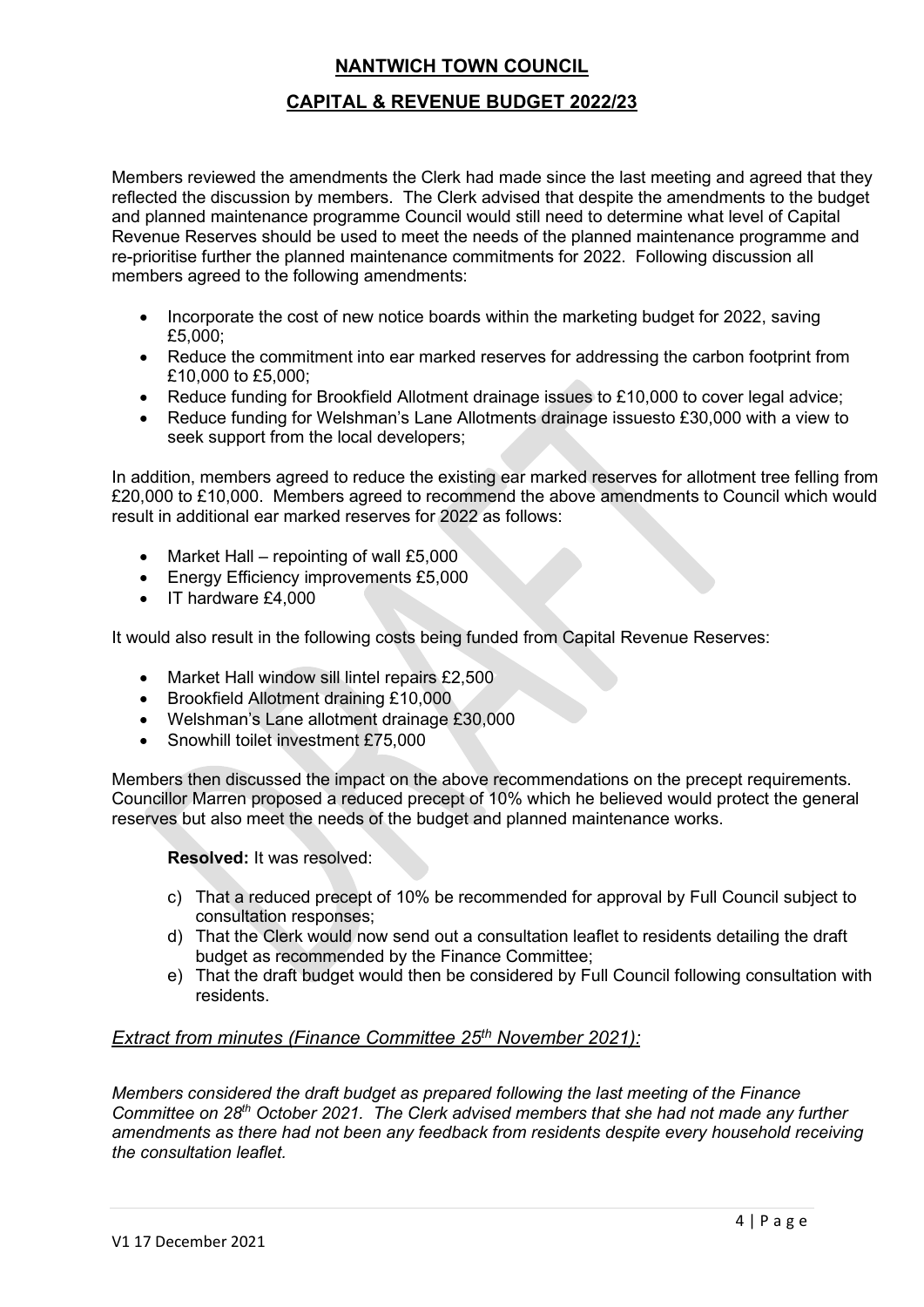#### **CAPITAL & REVENUE BUDGET 2022/23**

*Councillor Statham suggested that if the Town Council were to benefit from the reduced National Non-Domestic Rates (NNDR) following the Governments Budget announcements that the proposed rent increase for market traders is removed, meaning the rents would remain the same for 2022/23. Members supported this idea should confirmation be received.*

*Councillor Statham also suggested that given the improved position of the current years' budget that it could be possible to reduce the precept for 2022/23 further from -10% to -15%. Members supported the idea of reducing the precept further, but some were a little nervous about reducing it as much as 15%. After discussion by members of a possible 12.5% reduction the Clerk confirmed that -12.5% would be acceptable based on estimates for 2022/23.*

*Resolved: It was resolved:*

- *a) To recommend that Full Council do not increase the rent for market traders if the Town Council benefits from a reduction in the NNDR for 2022/23;*
- *b) To recommend the approval of the Planned Maintenance Programme as amended by the Finance Committee;*
- *c) To recommend the approval of the ear-marked reserves and one-off Capital/maintenance costs for 2022/23;*
- *d) To recommend a 5% increase in allotment rents;*
- *e) To recommend that the Civic Hall and Brookfield fees and charges should remain the same for 2022/23;*
- *f) To recommend a precept of -12.5% for 2022/23 equating to £152.94 per year for a Band D property or £2.94 per week a reduction of 42p per week compared to 2021/22.*

#### *Extract from minutes (Finance Committee 9th December 2021):*

*Members reviewed the previously circulated reports in relation to the 2022/23 budget. The Town Clerk highlighted that she had been working alongside the Finance Committee and following their last meeting there was scope within the budget to reduce the precept further. Councillor Moran supported the recommendations commenting that the Council still need to be cautious with the uncertainty of the pandemic.*

*Resolved: It was resolved to:* 

- *a) Approve the budget for the coming year, noting that regular reviews will be Undertaken.*
- *b) Approve the Planned Maintenance Programme.*
- *c) Note the current capital reserves held and approve the proposed spend from Capital during 2022/23.*
- *d) Approve the revenue reserve (ear-marked) proposals for 2022/23.*
- *e) Approve a precept reduction of 12.5% which equates to £816,068 or £152.94 from each Band D household (equivalent to £12.75 per month or £2.94 per week) for the year 2022/23.*
- *f) Approve the income proposals and rent charges for 2022/23.*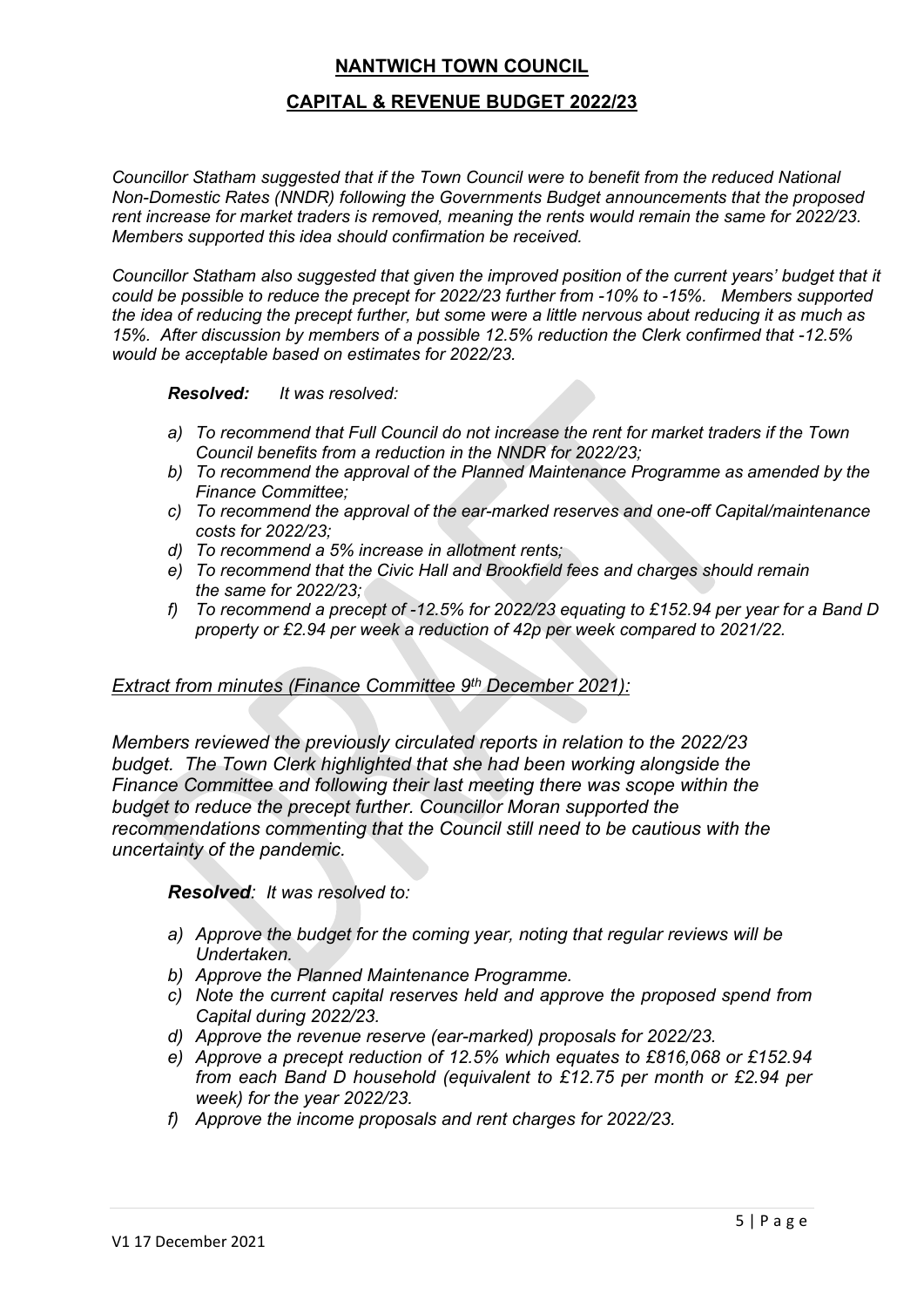#### **CAPITAL & REVENUE BUDGET 2022/23**

#### **OVERVIEW**

The Local Government Act 1992, Section 49A requires a Local Precept Authority (Nantwich Town Council) to prepare a budget to calculate its Precept requirements.

The Budget must give details of planned expenditure for the following year ensuring that financial resources are aligned to the priorities of the Council and local community.

The Town Council is keen to preserve services for Nantwich residents. The aim is always to try to achieve more with less and provide value for money for the council taxpayer is the overriding aim.

During 2022/23 we will ensure the Council's financial resources are aligned to its priorities and by monitoring performance we will ensure that our resources are used effectively, in accordance with Corporate Plan, and that our business planning and financial decision making are made in the context of performance and meeting the needs of the community in terms of local service delivery.

Cheshire East Council has fixed its Tax base for the financial year 2022/23 by Resolution of the Council on 15<sup>th</sup> December 2021 which has been confirmed as 5,335.82 compared to a current amount of 5,334.23. As an indication of the impact, if the current Band D Council Tax (of £174.79) remained the same, this would increase the precept from £932,373 to £932,648, a very small gain of £275.00.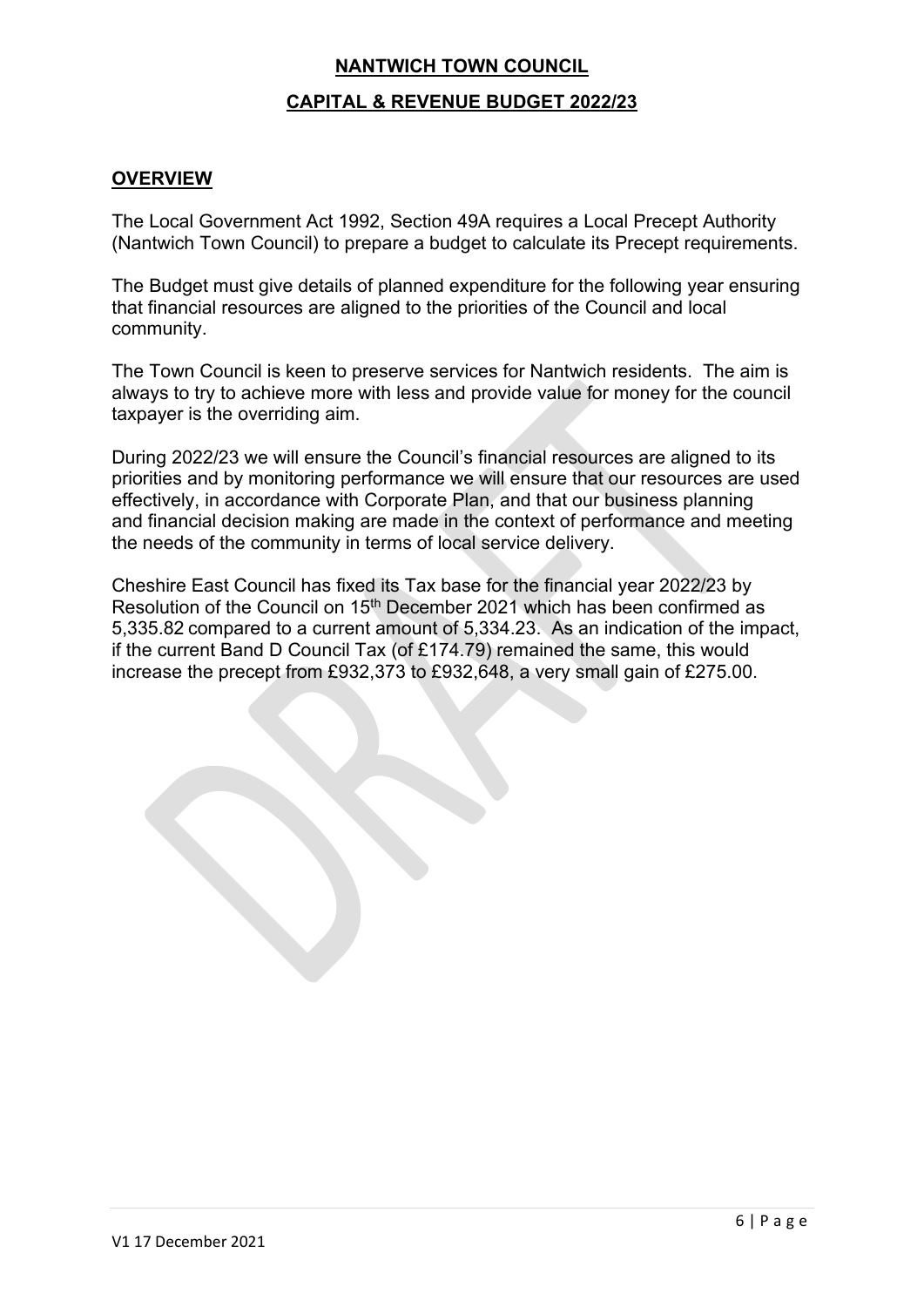#### **CAPITAL & REVENUE BUDGET 2022/23**

#### **NANTWICH CAPITAL AND REVENUE PROGRAM**

During 2021 the Town Council reviewed its planned maintenance programme to include both future capital and revenue expenditure. The planned maintenance programme is a 5-year plan to aid in the future budget planning process.

#### Extract from Finance Committee minutes 23 September 2021

*Members considered the planned maintenance programme for 2022/23.*

#### *Resolved: It was resolved:*

*a) Members recommend that the Draft Planned Maintenance Programme should be adopted with some agreed amendments.*

#### Extract from Finance Committee minutes 11 October 2021

*The Town Clerk asked members to consider the previously circulated draft budget which had been prepared by the Clerk and members through budget workshops. There had also been amendments made to the draft budget and the draft planned maintenance programme following the last meeting of the Finance Committee on 23rd September.* 

*Members reviewed the amendments the Clerk had made since the last meeting and agreed that they reflected the discussion by members. The Clerk advised that despite the amendments to the budget and planned maintenance programme Council would still need to determine what level of Capital Revenue Reserves should be used to meet the needs of the planned maintenance programme and re-prioritise further the planned maintenance commitments for 2022. Following discussion all members agreed to the following amendments:*

- *Incorporate the cost of new notice boards within the marketing budget for 2022, saving £5,000;*
- *Reduce the commitment into ear marked reserves for addressing the carbon footprint from £10,000 to £5,000;*
- *Reduce funding for Brookfield Allotment drainage issues to £10,000 to cover legal advice;*
- *Reduce funding for Welshman's Lane Allotments drainage issues to £30,000 with a view to seek support from the local developers;*

*In addition, members agreed to reduce the existing ear marked reserves for allotment tree felling from £20,000 to £10,000. Members agreed to recommend the above amendments to Council which would result in additional ear marked reserves for 2022 as follows:*

- *Market Hall – repointing of wall £5,000*
- *Energy Efficiency improvements £5,000*
- *IT hardware £4,000*

*It would also result in the following costs being funded from Capital Revenue Reserves:*

- *Market Hall window sill lintel repairs £2,500*
- *Brookfield Allotment draining £10,000*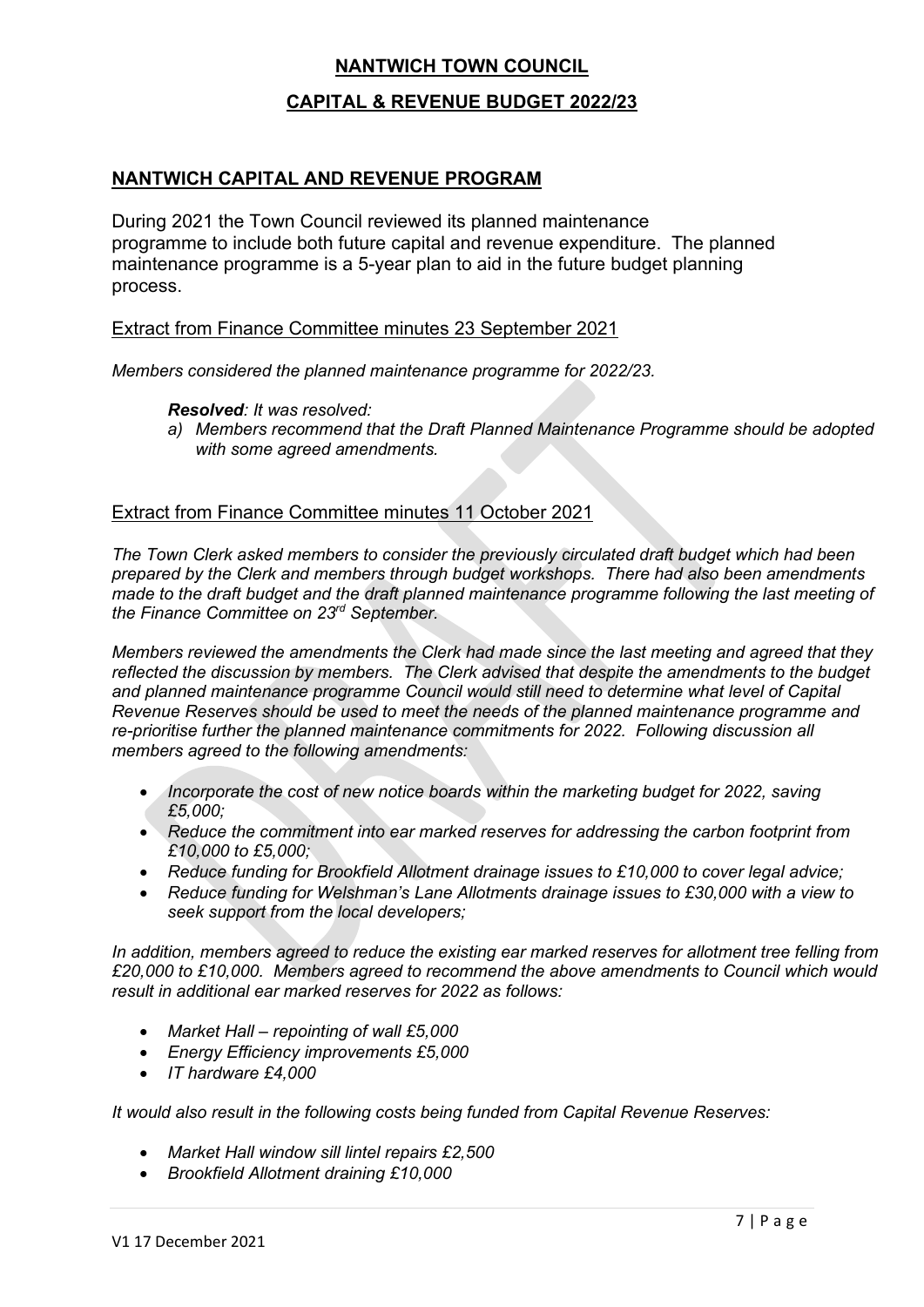#### **CAPITAL & REVENUE BUDGET 2022/23**

- *Welshman's Lane allotment drainage £30,000*
- *Snowhill toilet investment £75,000*

*Members then discussed the impact on the above recommendations on the precept requirements. Councillor Marren proposed a reduced precept of 10% which he believed would protect the general reserves but also meet the needs of the budget and planned maintenance works.*

*Resolved: It was resolved:*

- *f) That a reduced precept of 10% be recommended for approval by Full Council subject to consultation responses;*
- *g) That the Clerk would now send out a consultation leaflet to residents detailing the draft budget as recommended by the Finance Committee;*
- *h) That the draft budget would then be considered by Full Council following consultation with residents.*

The attached planned maintenance programme provides details of likely expenditure should the Town Council proceed with the plan.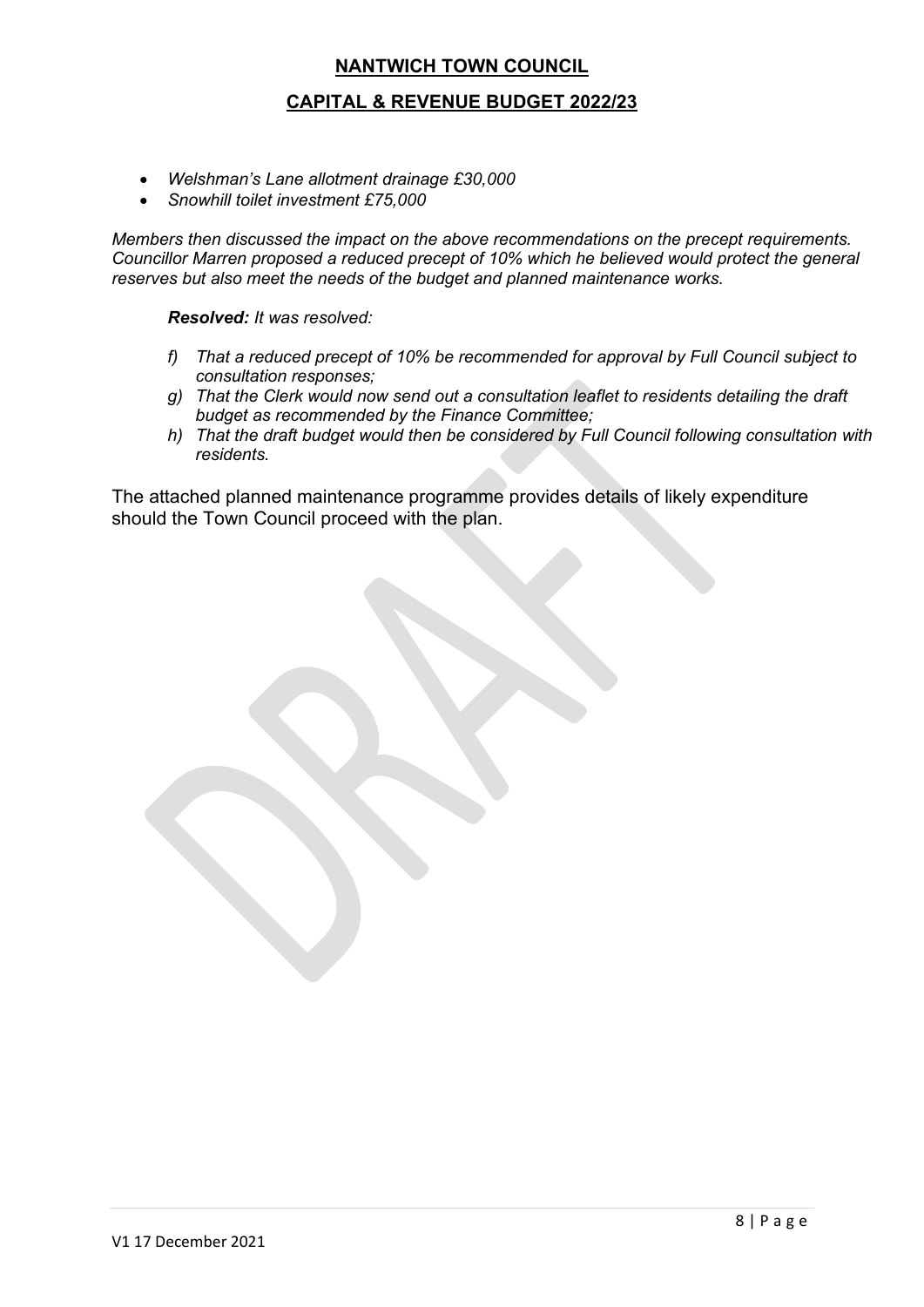# **NANTWICH TOWN COUNCIL CAPITAL & REVENUE BUDGET 2022/23**

## **CENTRAL GOVERNMENT**

#### Council tax referendums

#### Provisional local government finance settlement: England, 2021 to 2022

The Government published initial proposals for referendum thresholds for parish and town councils in 2017-18 in a technical consultation in September 2016, in advance of the 2017-18 local government finance settlement. The consultation proposed to extend the council tax referendum regime applying to county, district and unitary authorities to certain parish and town councils. Parish and town councils with a Band D precept above £75.46, and that had a total precept for 2016-17 of at least £500,000, would have required a referendum if their council tax precept was to be increased by 2% or more and more than £5.00 on a Band D property.

In the provisional local government finance settlement, published in December 2016, these proposals were 'deferred'. The Government subsequently committed not to revisit the issue until the 2021-22 financial year.

The key messages contained within the provisional local government finance Settlement in England for 2022 and 2023 are as follows:

#### Council Tax Referendum Principles

The following council tax referendum principles were announced:

- a core council tax referendum principle of up to 2% for shire counties, unitary authorities, London boroughs, the Greater London Authority (GLA) and fire and rescue authorities.
- a bespoke council tax referendum principle of up to 2% or £5, whichever is higher, for shire district councils
- an Adult Social Care (ASC) Precept of 1% for all authorities responsible for ASC services.
- ability to add any unused parts of the 3% ASC Precept flexibility available in 2021/22.
- a referendum principle of £10 for police authorities.
- a £5 referendum principle for the 8 lowest-charging fire and rescue authorities.
- setting no council tax referendum principles for Mayoral Combined Authorities (MCAs)
- setting no council tax referendum principles for town and parish councils.

## **CHESHIRE EAST COUNCIL PRE-BUDGET CONSULTATION 2022/23**

Cheshire East Council has issued its Pre-Budget Consultation report for 2022/23. The consultation document has been considered by the Town

Council, with two representatives of the Town Council attending a consultation event. The Town Council budget for 2022/23 as contained within this report does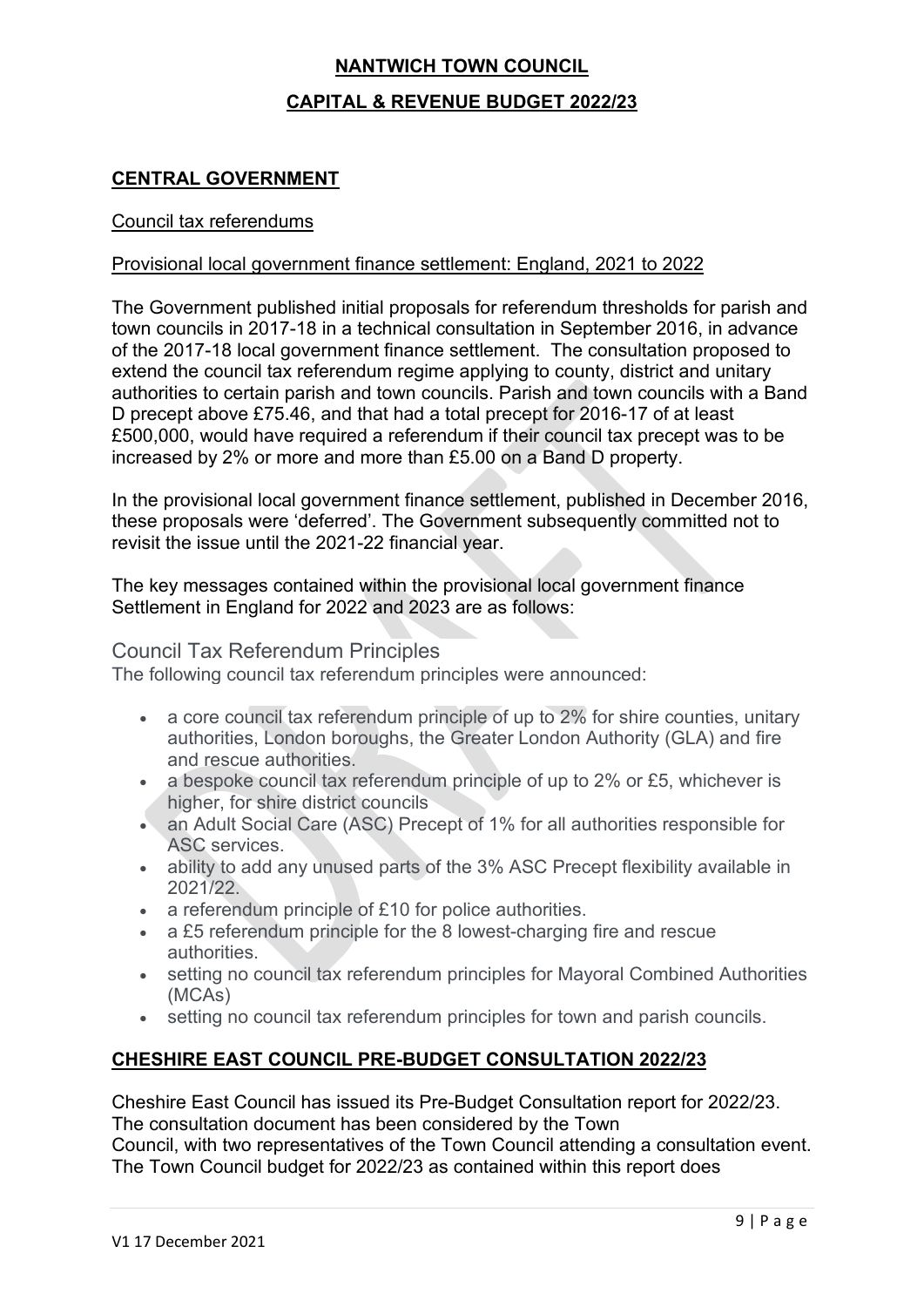#### **CAPITAL & REVENUE BUDGET 2022/23**

not include any income streams or additional expenditure connected to the Cheshire East pre-budget consultation.

#### **BUDGET TIMETABLE**

Following amendments to the budget setting process for 2022/23 the timetable has been amended to ensure an effective budget setting process for 2023/24.

The following timetable has been approved:-

| January - June 2022 | Finance Committee to begin future forward<br>planning budget process for the next 3-5 years.            |
|---------------------|---------------------------------------------------------------------------------------------------------|
| <b>July 2022</b>    | Policy Committee to consider budget directly linked                                                     |
|                     | to Corporate Plan and make recommendations to                                                           |
|                     | <b>Finance Committee.</b>                                                                               |
| July - August 2022  | Member workshops to consider first proposals for<br>individual budget headings for next financial year. |
| September/October   | Consultation with staff/officers and preparation of                                                     |
| 2022                | draft budgets in accordance with budget priorities.                                                     |
|                     | To include review of planned maintenance                                                                |
|                     | programmes of all assets with relevant officers.                                                        |
| September/October   | Finance Committee to consider draft budget                                                              |
| 2022                | proposals and draft planned maintenance                                                                 |
|                     | programme including revenue and capital                                                                 |
|                     | commitments.                                                                                            |
| October 2022        | Finance Committee to consider large grant                                                               |
|                     | applications that may impact on budget                                                                  |
| October 2022        | Staffing Committee to consider annual staff                                                             |
|                     | appraisals and review to feed salaries for 2023/24                                                      |
|                     | into budget.                                                                                            |
| October 2022        | Consultation on draft budget with residents, with                                                       |
|                     | draft budget also available on the Council's website                                                    |
|                     | as a public document and available for inspection                                                       |
|                     | at the Council Offices.                                                                                 |
| November 2022       | Finance Committee to consider draft budget                                                              |
|                     | proposals and make recommendations to Full                                                              |
|                     | Council                                                                                                 |
| December 2022       | Full Council to consider recommendations of                                                             |
|                     | Finance Committee.                                                                                      |
| December 2022       | Full Council to finalise budget for 2023/24 and set                                                     |
|                     | the precept for 2023/24                                                                                 |
| January 2023        | Town Council to inform Cheshire East Council of                                                         |
|                     | the Precept for 2023/24.                                                                                |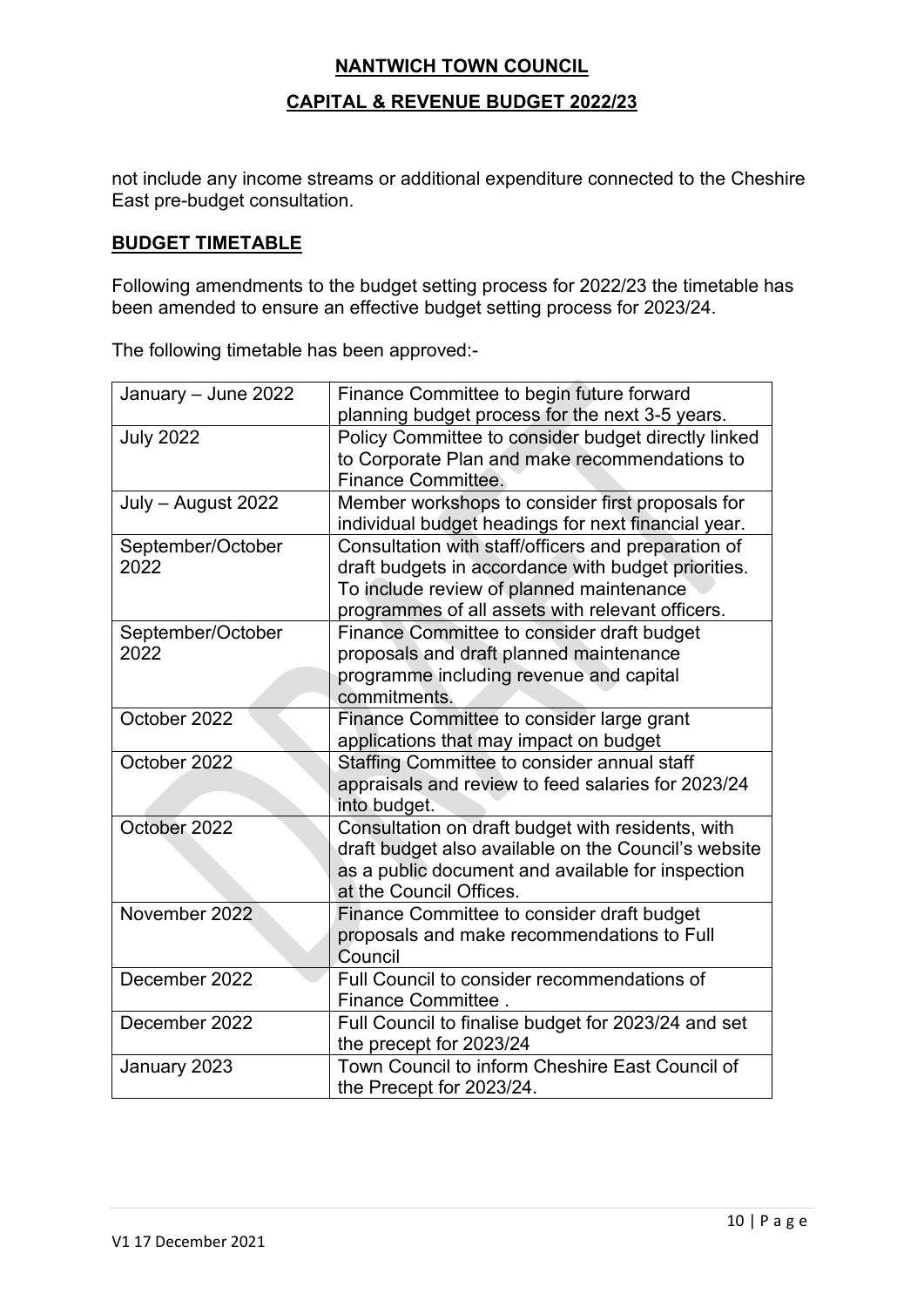#### **CAPITAL & REVENUE BUDGET 2022/23**

#### **COUNCIL TAX BASE DETAILS**

The Council Tax base quantifies the equivalent number of properties from which Cheshire East Council, on our behalf, is able to collect Council Tax. The Tax Base is presented as an equivalent number of domestic properties in Council Tax Band D after adjusting for relevant discounts and exceptions. The level of Council Tax multiplied by the tax base equals the expected income from local taxation.

The tax base is affected mainly by:

- New residential development in the area;
- Fluctuations in the number of discounts awarded;
- Discounts for empty properties.

Cheshire East Council has fixed its Tax base for the financial year 2022/23 and has advised Nantwich Town Council that it will be 5,335.82 for 2022/23.

2018/19 Tax Base 5,292.23

2019/20 Tax Base 5,457.64

2020/21 Tax Base 5,486.86

2021/22 Tax Base 5,334.23

2022/23 Tax Base 5,335.82

| <b>Band D Equivalent</b> | <b>Per Annum</b> | <b>Per Week</b> |
|--------------------------|------------------|-----------------|
| 2018/19                  | £108.64          | £2.08           |
| 2019/20                  | £114.10          | £2.19           |
| 2020/21                  | £122.66          | £2.36           |
| 2021/22                  | £174.79          | £3.36           |
| 2022/23                  | £152.94          | £2.94           |

#### **COMMUNITY GOVERNANCE REVIEW**

A 12-week consultation on proposals for the governance arrangements for town and parish councils in the borough was carried out between 6 September and 28 November 2021.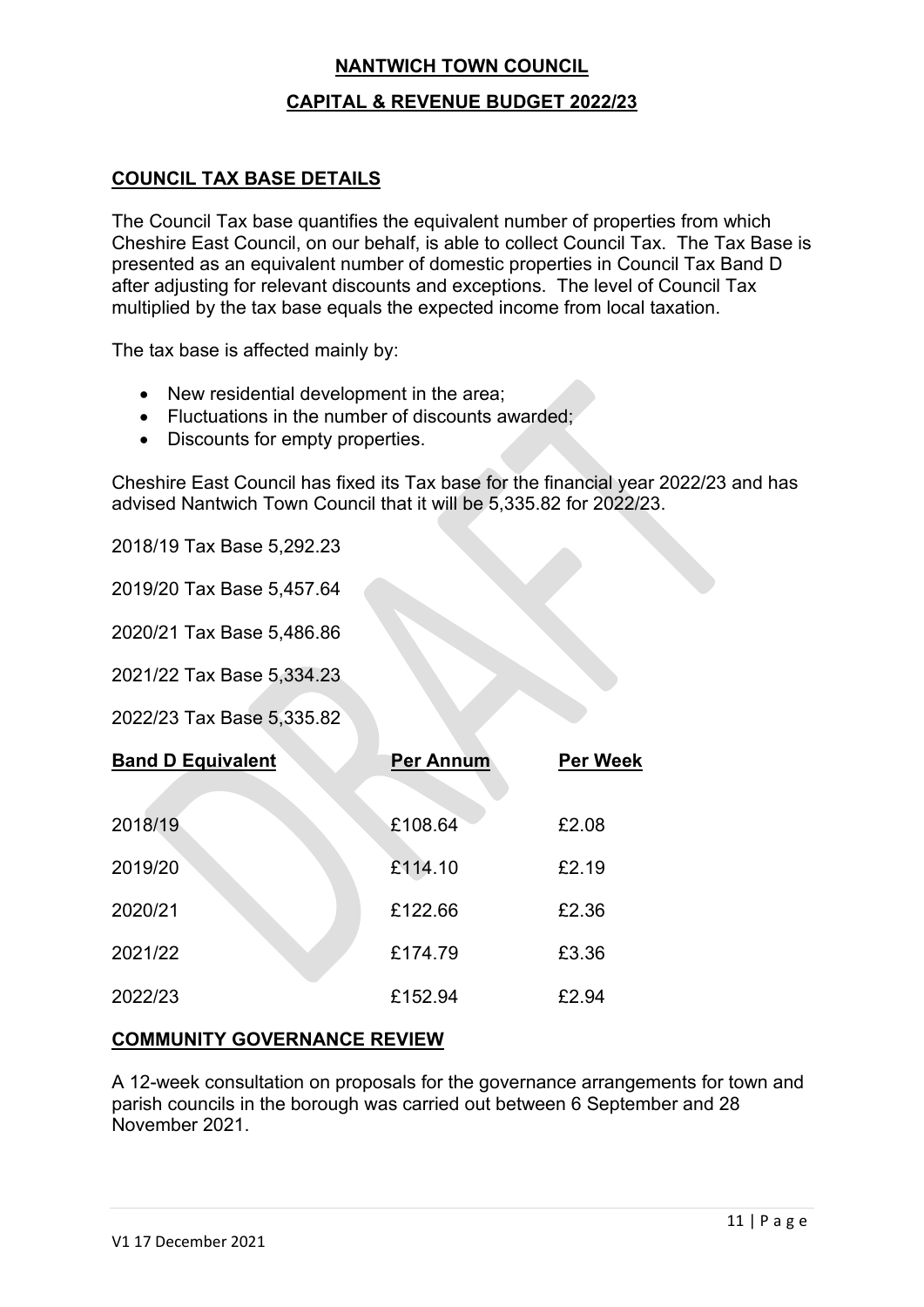#### **CAPITAL & REVENUE BUDGET 2022/23**

This is part of a borough-wide review, as Cheshire East is responsible for the governance and electoral arrangements for the borough's 186 town and parish council wards in 135 town and parish councils.

The review looks at a range of issues, including town and parish boundaries, numbers of town and parish councillors, grouping of parishes and warding. The consultation provided people with an opportunity to comment and make the case for alternative proposals to those recommended.

The review will be completed by summer 2022 and may have an impact on the council tax base for Nantwich Town Council if town boundaries are amended from 2023 onwards.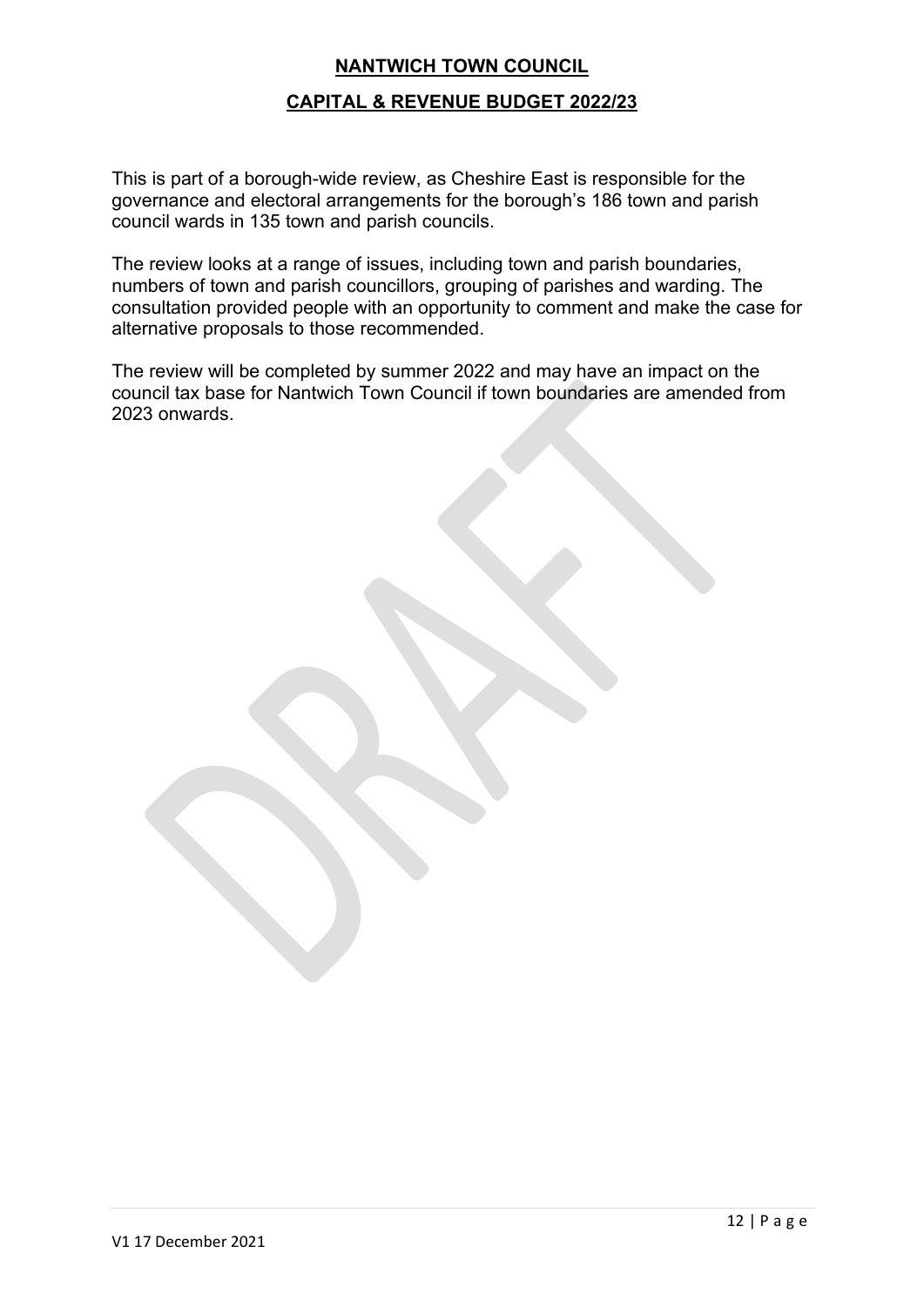## **CAPITAL & REVENUE BUDGET 2022/23**

#### **FINANCIAL STABILITY**

This establishes how the amount available to spend on council services is determined and how local and national influences impact on funding.

External economic pressures which impact on the budget include:

- Pay expenditure
- Pension provision
- Inflation
- National economic situation
- Unemployment levels
- Energy Prices

Internal pressure

- Income generation
- Business development
- Continuous review of income and expenditure

The Town Council's strategy is to maintain adequate reserves to protect against risk and support investment.

During 2020/21 an added pressure from the COVID-19 pandemic resulted in a significant impact on the income generated by the Town Council through the Civic Hall and Market Hall.

## **PANDEMIC IMPACT ON INCOME**

Historically the Town Council has relied on approximately 50% of its income through services delivered at the Civic Hall and Market Hall. The Town Council has been able to off-set this income against the demand on the precept levels. For example, in 2019/20 the total income received was £1,353,186, of which £622,717 was through the precept and £730,479 was income generated through the Civic Hall, Market Hall and other smaller service provisions.

Unfortunately, during 2020/21 the income levels generated through service provision reduced significantly, the total income received at the end of the 2020/21 financial year was £970,883, of which £673,005 was through the precept and only £297,878 was income generated through the Civic Hall, Market Hall and other services down £432,600 on the previous years' income. This resulted in the need for the Town Council to increase the precept significantly for 2021/22 to protect the delivery of services.

Although there was some recovery of income generation during the second half of 2021/22 the Town Council remain cautious due to the new Omicron variant and the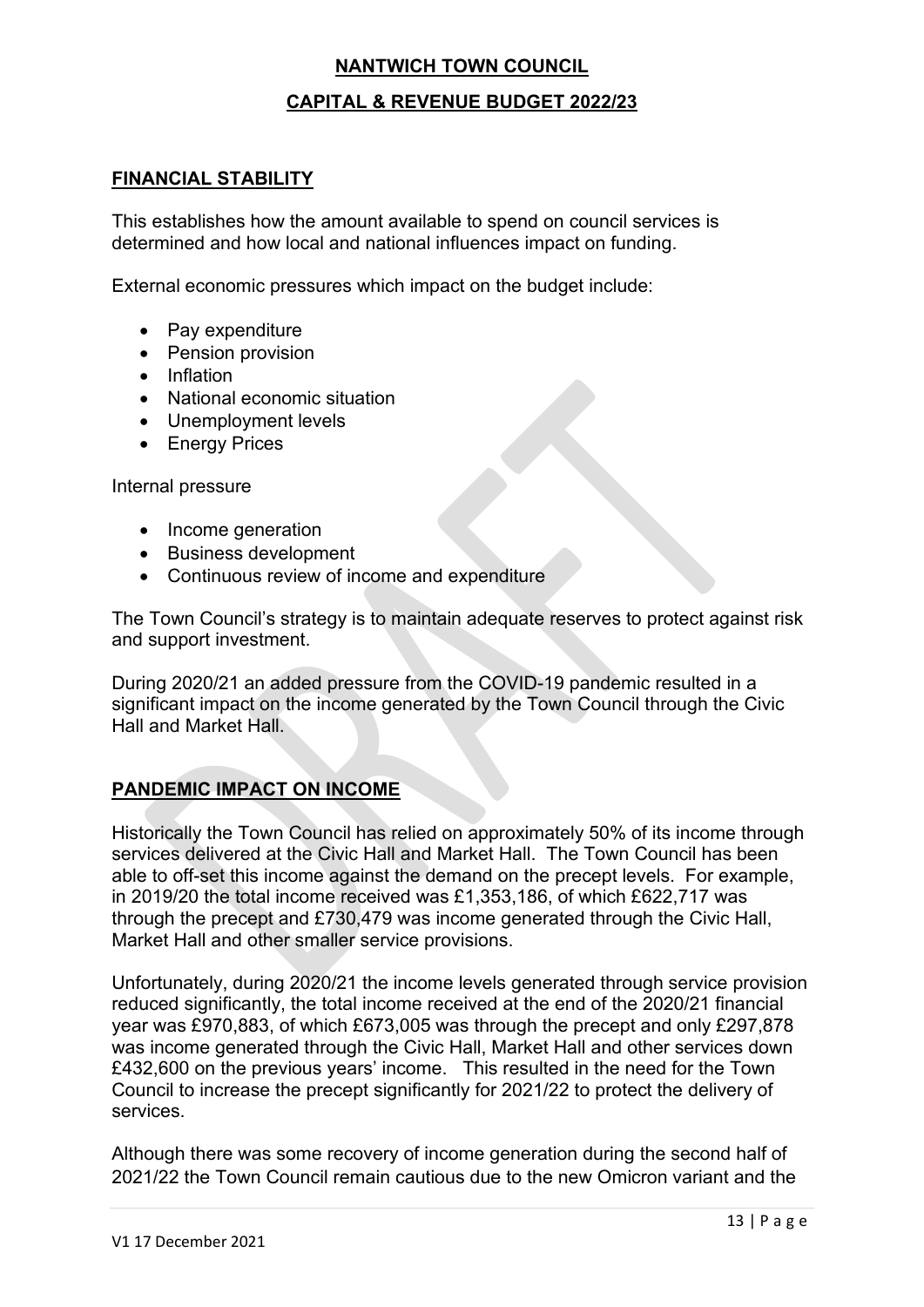### **CAPITAL & REVENUE BUDGET 2022/23**

potential of additional restrictions being introduced by the Government which would have a further impact on income generation.

#### **RESERVES REVIEW**

A well-run authority with a prudent approach to setting its budget, will each year consider its level of general reserves. These general balances will also need to be supported by earmarked reserves for specific needs and commitments.

In coming to a view of the adequacy of the Town Council's reserves, account needs to be taken of the risks facing the Council in terms of any significant unforeseen spending commitments, in the coming year this could be the pandemic.

Local councils need to hold an amount in reserves to meet unexpected expenditure, otherwise they could runout of money before the end of the financial year. A council should typically hold between 3 and 12-months expenditure as a general reserve. If the general reserve is too low then it may not be enough to cover unexpected expenditure or emergencies, whilst if the general reserve is too high then local electors have paid a tax which is not being used for the benefit of the local community.

In June 2021 the Town Council reviewed its Investment Strategy and Reserves Policy and resolved:

The Town Council will only maintain reserves for the following reasons:

- A sum approximately equal to 4-6 months of its Revenue Expenditure will be maintained as the General (non-earmarked) Reserve, in accordance with good practice.
- A Capital Reserve held from the sale of land will be used to meet any needs identified in its Capital Medium Term Financial Forecasts or for unexpected capital expenditure or emergencies.
- Other Reserves which are earmarked for special purposes or future development, or to meet commitments, will be maintained, as necessary.

The average monthly expenditure of the town council is £96,000. It would therefore be prudent to ensure approximately a balance of between £384,000 and £576,00 in general reserves as of 31 March 2023.

During the meeting of the Full Council on 9<sup>th</sup> December members considered a report on the level of reserves and its impact on the budget as part of the budget setting process.

Extract from report (9<sup>th</sup> December 2021):

#### **3.2 General Reserves**

*The important figure you need to consider is the general reserve figures highlighted in yellow on appendix 2 for year ending March 2022 and March 2023. Based on the*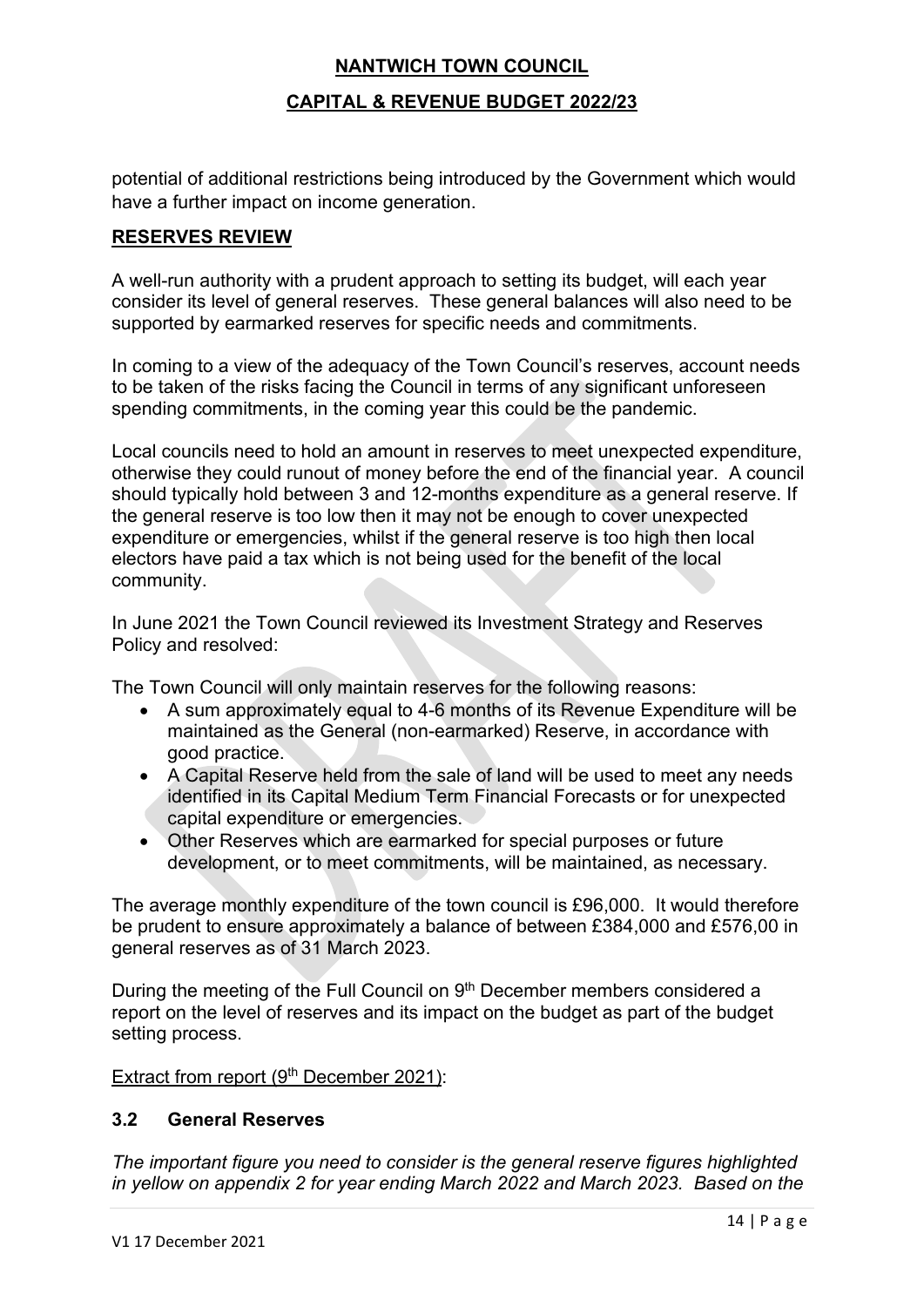## **CAPITAL & REVENUE BUDGET 2022/23**

*new tax base with a 12.5% reduction in the precept per band D property there will be an estimated £443,649 in general reserves at the end of the next financial year (March 2023). This reflects the Town Council's approved policy on Investment and Reserves which states general reserves equivalent to 4-6 months revenue expenditure. It is in line with the advice of the internal auditor, and more importantly it is in line with proper practices. Local councils are required to comply with "proper practices", which have statutory force and are set out in "Governance and Accountability for Smaller Authorities in England".* 

#### *Reserves held as at 9th December 2021*

| <b>General Reserves</b><br>Capital Reserves (receipts)                           | £643,518<br>£512,645          |
|----------------------------------------------------------------------------------|-------------------------------|
| <b>Earmarked Reserves</b>                                                        |                               |
| <b>Elections</b><br><b>Allotment Tree felling</b><br><b>Nantwich Partnership</b> | £10,000<br>£20,000<br>£10,000 |
| <b>Civic Hall</b><br><b>CCTV</b>                                                 | £3,700<br>£7,500              |
| <b>Allotment fencing</b><br><b>Total</b>                                         | £5,000<br>£56,200             |

## **CAPITAL RECEIPTS**

A capital receipt is generally a receipt arising from the disposal of an interest in a capital asset. A receipt of under £10,000 is not usually treated as a capital receipt, but as income. Local councils may only use capital receipts to meet capital expenditure, or to repay debts or other liabilities.

A local council has the power to invest surplus funds for "any purpose relevant to its functions or for the purpose of prudent financial management". MHCLG issues guidance for councils which can be considered and adopted where investments may exceed £10,000 at any time during a financial year, and this guidance must be followed where investments exceed £500,000.

Nantwich currently hold Capital Receipts from the historic sale of land which is invested through CCLA Investment Management. Managing investments for charities, religious organisations and the public sector. There are two investment funds held, a Public Sector Deposit fund holding £314,644 and a Local Authority Property Fund holding £100,000. In addition, the Town Council holds £97,084 with the Skipton Building Society. The total capital receipts invested is £512,645.41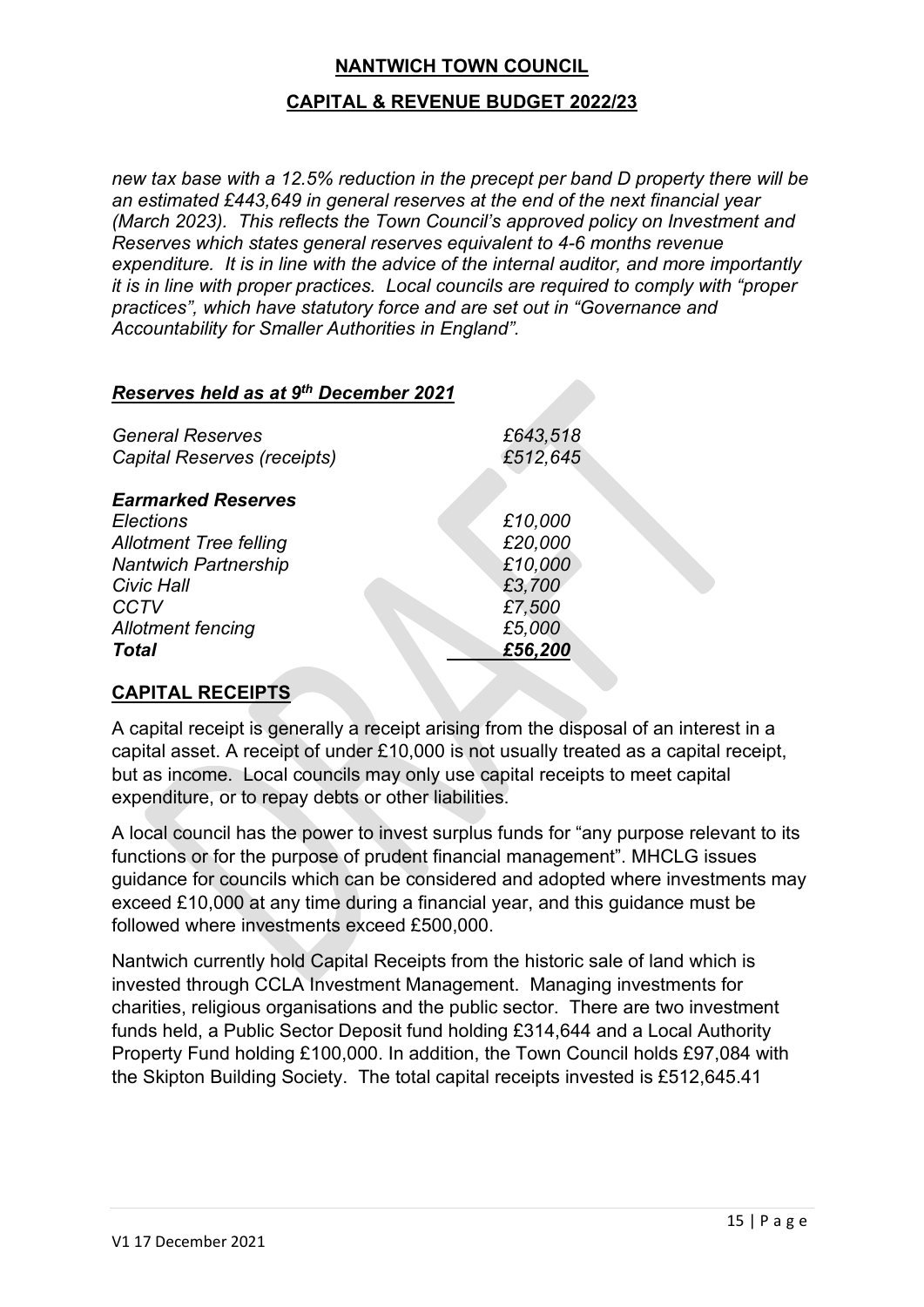# **NANTWICH TOWN COUNCIL CAPITAL & REVENUE BUDGET 2022/23**

## **VAT**

Both Nantwich Civic Hall and Market make a mixture of taxable and VAT-exempt supplies. VAT on expenditure relating to the council's VAT-exempt sales cannot normally be reclaimed, unless the amount of VAT falls below the deminimis threshold (£7,500 per annum). Organisations that make a mixture of taxable and exempt supplies need to undertake a partial exemption calculation each year, to ensure that they do not reclaim VAT they are not entitled to. Nantwich Town Council undertakes this calculation on a regular basis. Large items of expenditure may result in the council not being able to reclaim any of the VAT attributable to its exempt activities (if the resulting impact is that VAT attributable to exempt activities exceeds £7,500 per annum).

It is not expected that the value of irrecoverable VAT in FY2021/22 will breach the de-minimus limit and the forecast for irrecoverable VAT in the year is zero. Calculations have been performed during the budget setting process for FY2022/23 to estimate the value of input VAT that would be attributed to exempt activities during the year to establish if the de-minimus limit of £7,500 would be breached. Calculations have estimated input VAT attributable to exempt activities during FY2022/23 to be less than £7,500, mainly as a result of the continued pandemic and as such, no budgetary provision has been made within the budget contained within this report for irrecoverable VAT.

However, the Council should note the risk that un-budgeted expenditure on Nantwich Civic Hall or Market could lead to the £7,500 de-minimus limit being breached during FY2022/232. The resulting impact would be that none of the VAT attributed to exempt activities could be recovered from HMRC. This would need to be financed from general reserves.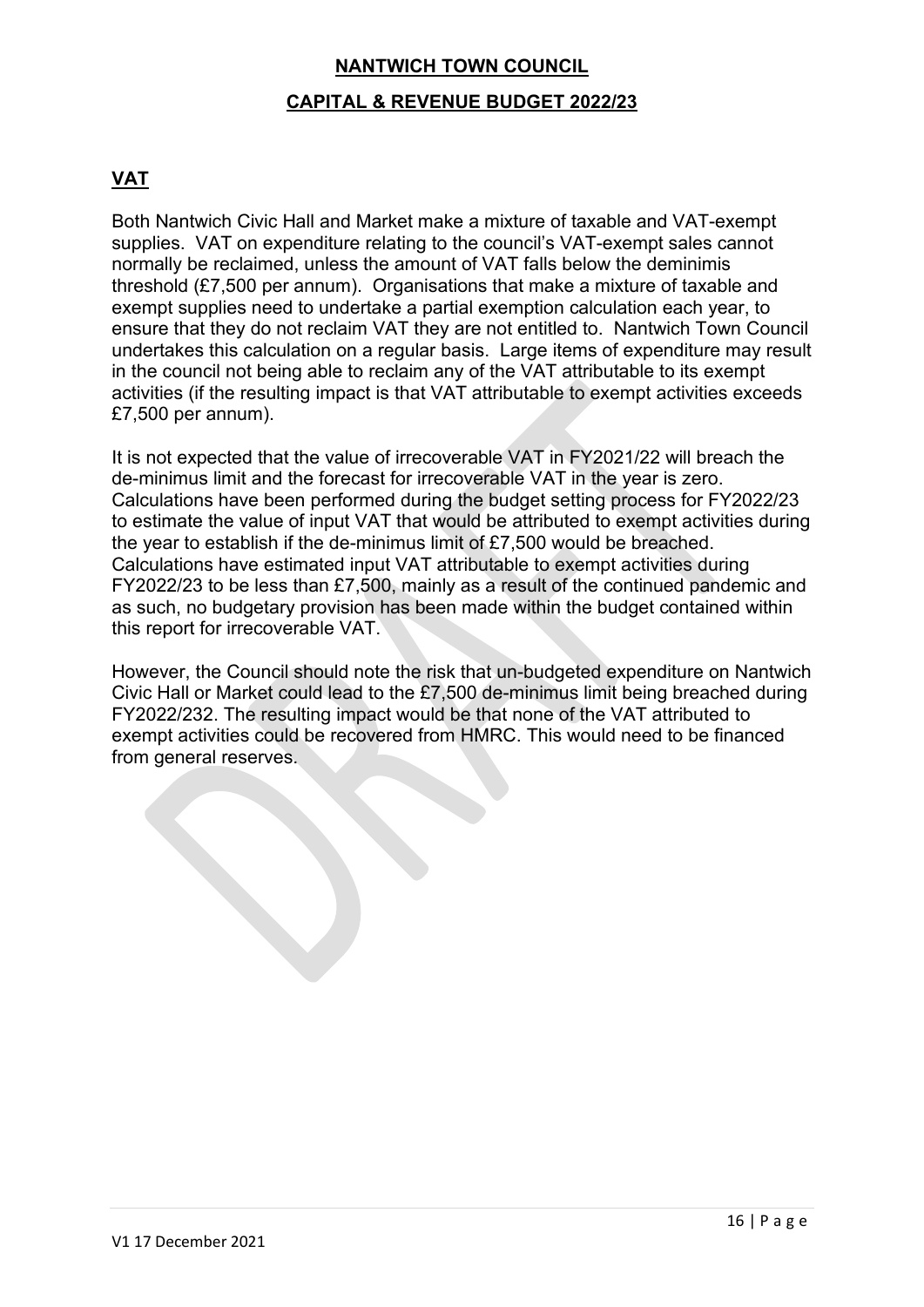## **CAPITAL & REVENUE BUDGET 2022/23**

## **TOWN COUNCIL SERVICE BUDGET (Approved 9 December 2021)**

| <b>Nantwich Town Council</b>                                                       |                              |                                |                                |                              |
|------------------------------------------------------------------------------------|------------------------------|--------------------------------|--------------------------------|------------------------------|
| <b>Accounts 2022/23 Summary</b>                                                    |                              |                                |                                |                              |
| TOTAL ANTICIPATED EXPENDITURE                                                      |                              |                                |                                | <b>Estimate</b>              |
|                                                                                    | <b>Estimate</b>              | <b>Expenditure</b>             | Probable                       | For                          |
|                                                                                    | 2021-22                      | To Date                        | 2021-22                        | 2022-23                      |
| Administration                                                                     | £127,421.00                  | £53,390.00                     | £126,645.00                    | £129,795.00                  |
| All Departments                                                                    | £89,980.00                   | £46,264.00                     | £80,221.00                     | £92,845.00                   |
| <b>Admin Subscriptions</b>                                                         | £1,952.00                    | £1,807.00                      | £2,385.00                      | £2,402.00                    |
| <b>TCM</b>                                                                         | £70,700.00                   | £12,548.00                     | £31,450.00                     | £74,012.00                   |
| Grants                                                                             | £14,700.00                   | £8,920.00                      | £12,000.00                     | £7,700.00                    |
| Contributions                                                                      | £57,450.00                   | £18,301.00                     | £26,128.00                     | £61,950.00                   |
| <b>Brookfield Hall</b>                                                             | £8,650.00                    | £5,932.00                      | £8,781.00                      | £7,550.00                    |
| Environmental                                                                      | £40,481.00                   | £3,117.00                      | £36,840.00                     | £32,400.00                   |
| Civic & Elections                                                                  | £20,100.00                   | £3,836.00                      | £7,970.00                      | £14,100.00                   |
| Events                                                                             | £63,777.00                   | £14,786.00                     | £51,397.00                     | £69,076.00                   |
| Civic Hall                                                                         | £375,647.00                  | £137,840.00                    | £339,959.00                    | £472,170.00                  |
| Special Capital Projects                                                           | £0.00                        | £0.00                          | £0.00                          | £0.00                        |
| Market                                                                             | £159,225.00                  | £84,365.00                     | £161,369.00                    | £176,119.00                  |
| <b>Public Toilets</b>                                                              | £47,852.00                   | £8,768.00                      | £13.838.00                     | £40,200.00                   |
| Allotments                                                                         | £22,205.00                   | £9,894.00                      | £19,204.00                     | £25,700.00                   |
| Planters/Tubs                                                                      | £16,000.00                   | £172.00                        | £16,000.00                     | £16,000.00                   |
| Tourism                                                                            | £78,215.00                   | £33,926.00                     | £78,323.00                     | £81,245.00                   |
| Barony Park Bloc                                                                   | £1,000.00                    | £402.00                        | £500.00                        | £1,000.00                    |
| <b>Market Store</b>                                                                | £1,160.00                    | £832.00                        | £933.00                        | £1,120.00                    |
| 3rd party                                                                          | £0.00                        | £1,997.00                      | £0.00                          | £0.00                        |
| <b>Additional Earmarked Reserves</b>                                               |                              |                                |                                | £46,500.00                   |
|                                                                                    |                              |                                |                                |                              |
|                                                                                    | £1,196,515.00                | £447,097.00                    | £1,013,943.00                  | £1,351,884.00                |
|                                                                                    |                              |                                |                                |                              |
| TOTAL ANTICIPATED RECEIPTS                                                         |                              |                                |                                |                              |
|                                                                                    |                              | £4,720.00                      | £4,720.00                      | £0.00                        |
| All departments<br>Grants                                                          |                              |                                |                                |                              |
| <b>TCM</b>                                                                         |                              | £1,619.00                      | £1,619.00                      | £1,000.00                    |
| <b>Brookfield Hall</b>                                                             | £1,200.00                    | £5,300.00                      | £5,500.00                      | £3,500.00                    |
| Contributions                                                                      | £9,600.00                    | £5,834.00                      | £13,350.00                     | £13,900.00                   |
| Environmental                                                                      | £0.00                        | £0.00<br>£0.00                 | £0.00<br>£0.00                 | £0.00                        |
| Civic                                                                              |                              | £0.00                          | £0.00                          | £700.00                      |
| Events                                                                             |                              |                                | £0.00                          |                              |
| Council Income                                                                     | £9,000.00                    | £0.00<br>£5,198.00             |                                |                              |
|                                                                                    |                              |                                | £11,269.00                     | £6,600.00                    |
| Civic Hall<br>Market                                                               | £101,500.00                  | £51,939.00                     | £106,460.00                    | £351,925.00                  |
| Toilets                                                                            | £158,700.00                  | £53,679.00                     | £135,600.00                    | £161,560.00                  |
|                                                                                    |                              |                                |                                | £0.00                        |
| Allotments                                                                         | £8,750.00                    | £9,944.00                      | £9,944.00                      | £10,395.00                   |
| Tourism                                                                            | £2,000.00                    | £168.00                        | £500.00                        | £1,000.00                    |
| 3rd Party                                                                          |                              | £6,771.00                      | £0.00                          | £0.00                        |
| Precept                                                                            | £932,373.00<br>£1,223,123.00 | £466,187.00<br>£611,359.00     | £932,373.00<br>£1,221,335.00   | £816,067.00<br>£1,366,647.00 |
|                                                                                    |                              |                                |                                |                              |
| NET SURPLUS / (DEFICIT)                                                            | £26,608.00                   | £164,262.00                    | £207,392.00                    | £14,763.00                   |
|                                                                                    |                              |                                |                                |                              |
| BALANCES HELD - 1st APRIL 2021<br><b>BALANCES LESS DEFICIT C/F 31st MARCH 2022</b> |                              | £221,494.00 *<br>£385,756.00 * | £221,494.00 *<br>£428,886.00 * |                              |
| EST. BALANCES HELD - 1st APRIL 2022                                                |                              |                                |                                | £428,886.00                  |

The above service budget was approved by Full Council on 9<sup>th</sup> December 2021.